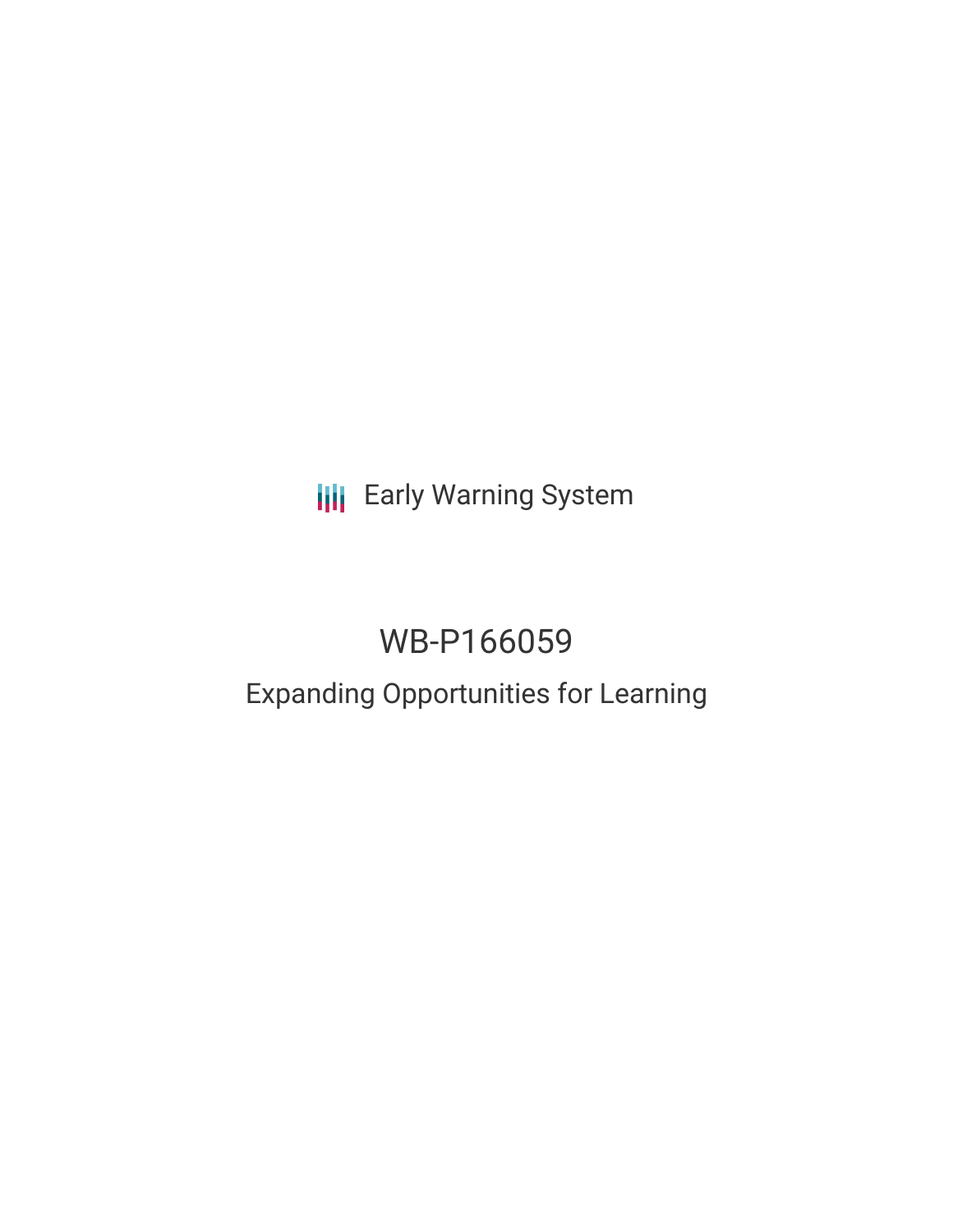

### **Quick Facts**

| <b>Countries</b>               | Djibouti                    |
|--------------------------------|-----------------------------|
| <b>Financial Institutions</b>  | World Bank (WB)             |
| <b>Status</b>                  | Proposed                    |
| <b>Bank Risk Rating</b>        | B                           |
| <b>Voting Date</b>             | 2019-04-30                  |
| <b>Borrower</b>                | Government of Djibouti      |
| <b>Sectors</b>                 | <b>Education and Health</b> |
| <b>Investment Type(s)</b>      | Loan                        |
| <b>Investment Amount (USD)</b> | \$15.00 million             |
| <b>Project Cost (USD)</b>      | \$25.00 million             |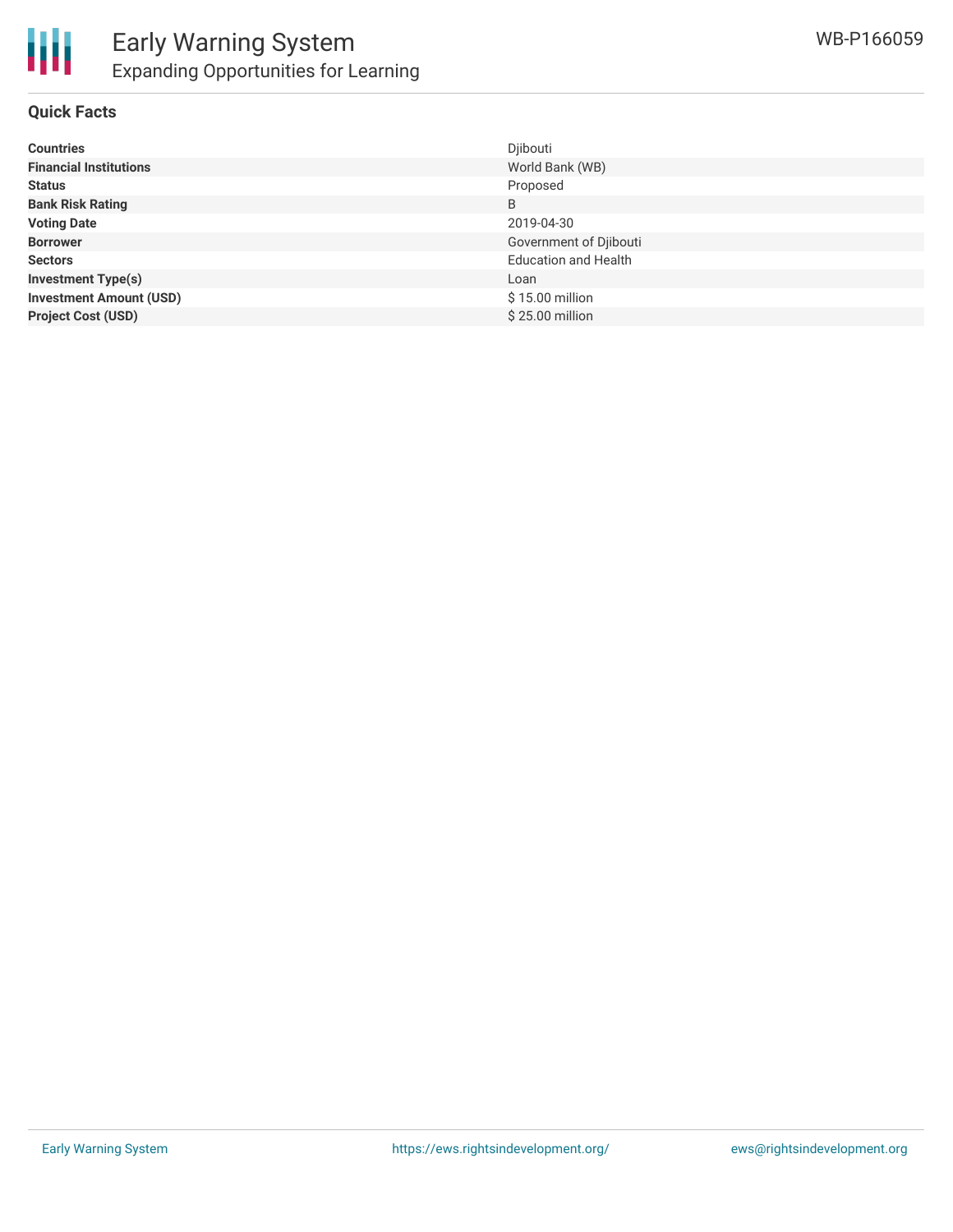

### **Project Description**

According to bank documents, the projet objective is to support the Government of Djibouti in increasing equitable access to, and strengthening the teaching and learning conditions in pre-primary and basic education.

This Project aims to increase equitable access to improved teaching and learning in pre-primary and basic education through four interrelated strategies by:

- a. supporting the establishment of a regulatory framework for ECE and developing ECE programs,
- b. improving the learning environment through the expansion of school infrastructure, and
- c. supporting teaching and learning by improving learning assessment data interpretation and sharing in all schools so the ministry can better support them while also providing continuous professional development support to teachers.

The Project is expected to include the following components:

- 1. Establishing an enabling environment for delivery of high-quality Early Childhood Education (ECE)
- 2. Improve access and retention to basic education
- 3. Supporting teaching and learning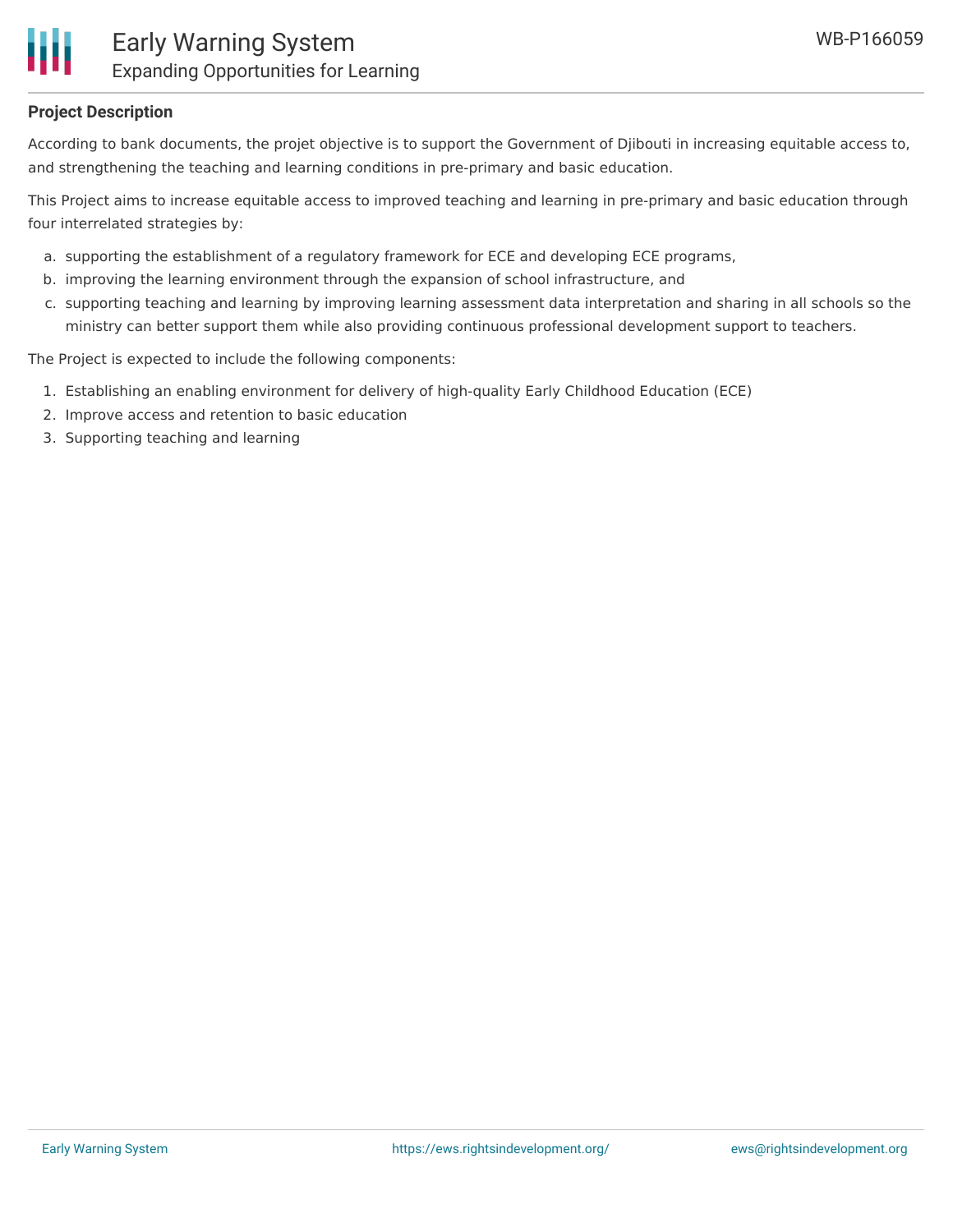### **Investment Description**

World Bank (WB)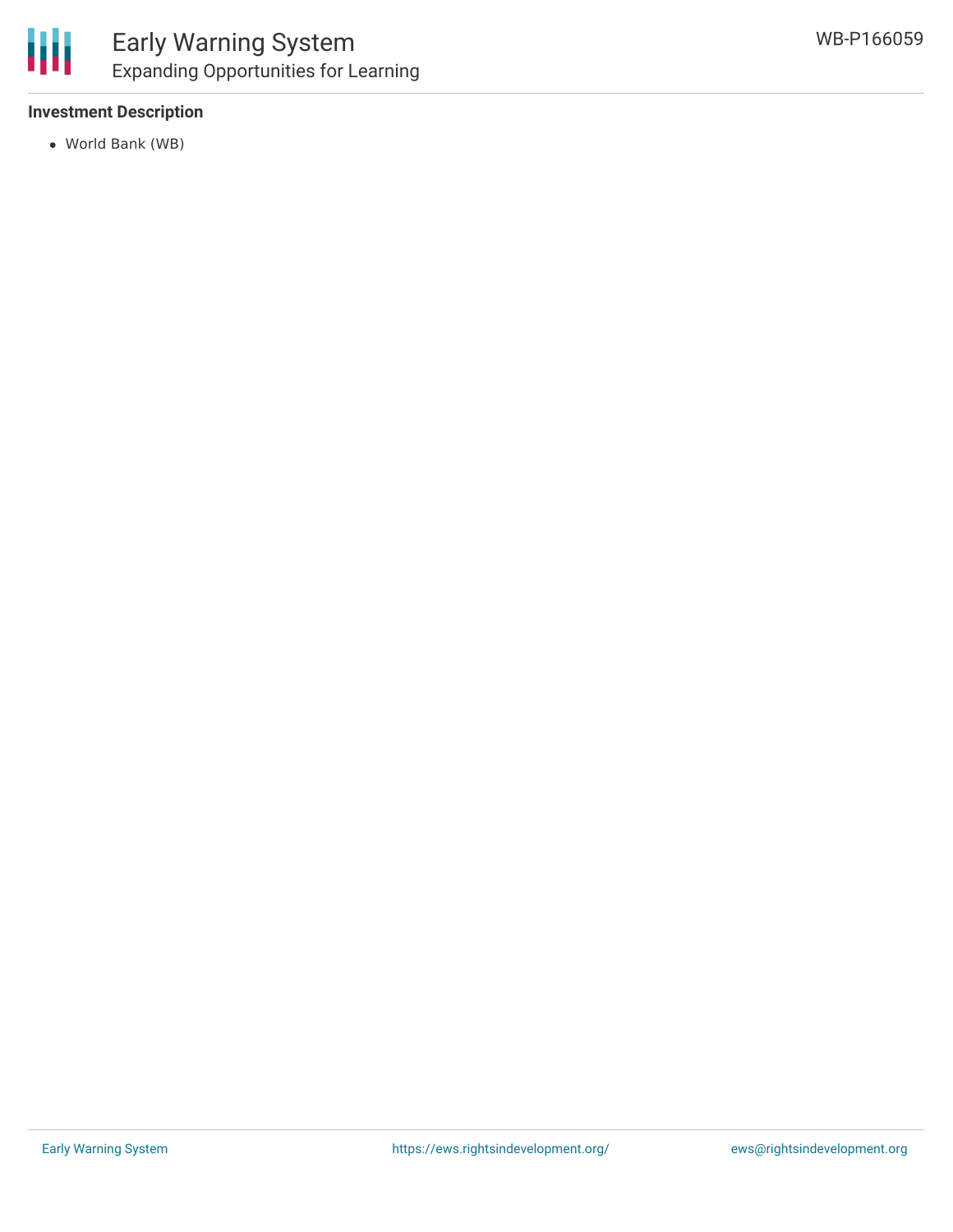### **Contact Information**

**World Bank:** Samira Halabi, Simon Thacker Senior Education Specialist

**Borrower:** Republic of Djibouti

#### **Implementing Agency:**

Ministry of Education and Vocational Training (Ministere de l'Education Nationale et de la Formation Mohammed Abdallah Mahyoub Secretary General [mohamedabdallahmahyoub@gmail.com](mailto:mohamedabdallahmahyoub@gmail.com)

#### **ACCOUNTABILITY MECHANISM OF WORLD BANK**

The World Bank Inspection Panel is the independent complaint mechanism and fact-finding body for people who believe they are likely to be, or have been, adversely affected by a World Bank-financed project. If you submit a complaint to the Inspection Panel, they may investigate to assess whether the World Bank is following its own policies and procedures for preventing harm to people or the environment. You can contact the Inspection Panel or submit a complaint by emailing ipanel@worldbank.org. You can learn more about the Inspection Panel and how to file a complaint at: http://ewebapps.worldbank.org/apps/ip/Pages/Home.aspx.